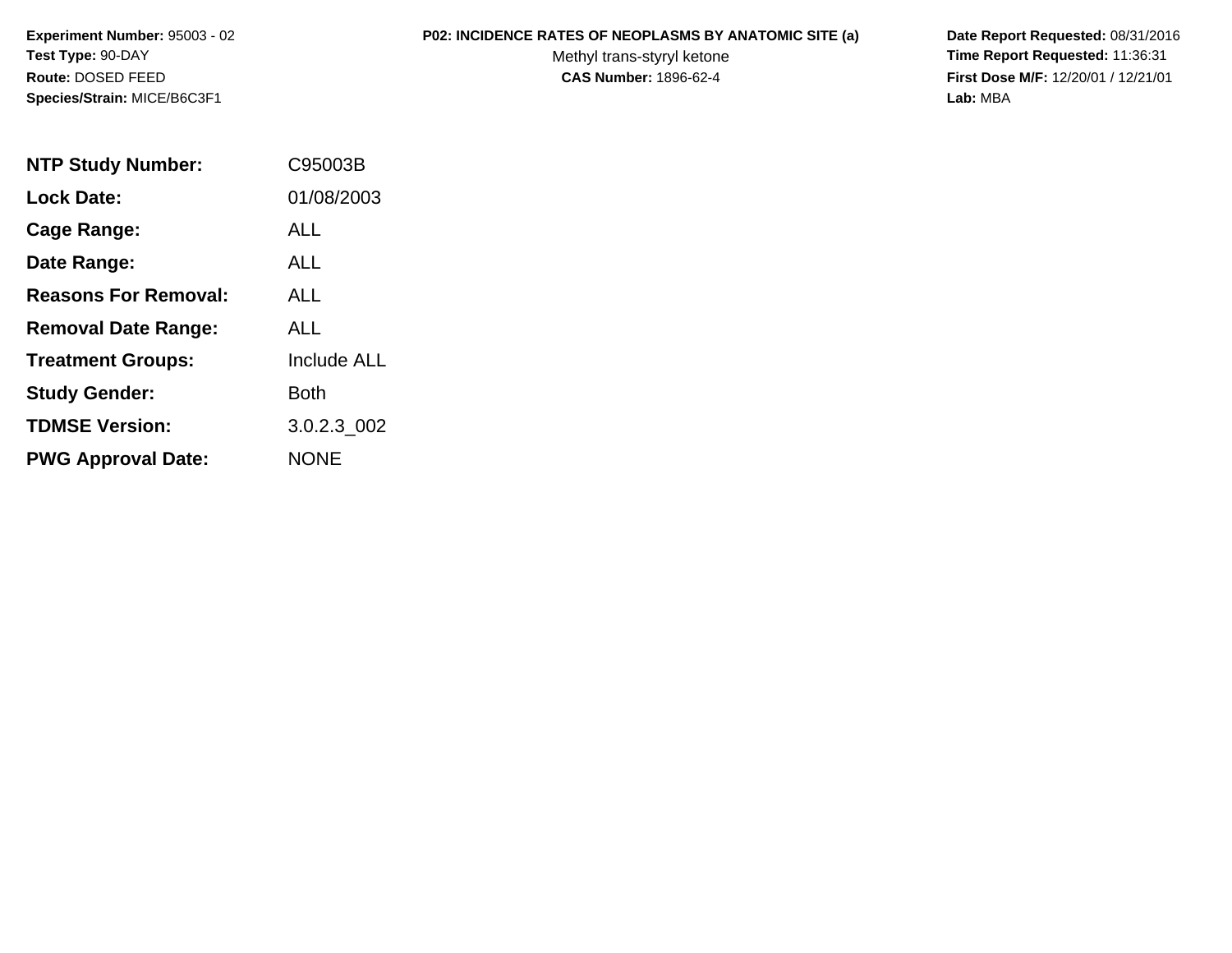**Experiment Number:** 95003 - 02**Test Type:** 90-DAY**Route:** DOSED FEED**Species/Strain:** MICE/B6C3F1

## **P02: INCIDENCE RATES OF NEOPLASMS BY ANATOMIC SITE (a) Date Report Requested:** 08/31/2016

Methyl trans-styryl ketone<br>CAS Number: 1896-62-4

 **Time Report Requested:** 11:36:31 **First Dose M/F:** 12/20/01 / 12/21/01<br>Lab: MBA **Lab:** MBA

| <b>B6C3F1 MICE MALE</b>                                              | <b>VEHICLE CONTROL</b> | 0.025%   | 0.05%    | 0.1%       | 0.2%                   | 0.4%     |
|----------------------------------------------------------------------|------------------------|----------|----------|------------|------------------------|----------|
| <b>Disposition Summary</b>                                           |                        |          |          |            |                        |          |
| <b>Animals Initially In Study</b><br><b>Early Deaths</b>             | 10                     | 10       | 10       | 10         | 10                     | 10       |
| <b>Survivors</b>                                                     |                        |          |          |            |                        |          |
| <b>Accidentally Killed</b>                                           |                        |          |          |            | $\mathbf{1}$           |          |
| <b>Terminal Sacrifice</b><br><b>Animals Examined Microscopically</b> | 10<br>10               | 10<br>10 | 10<br>10 | 10<br>10   | $\boldsymbol{9}$<br>10 | 10<br>10 |
|                                                                      |                        |          |          |            |                        |          |
| <b>ALIMENTARY SYSTEM</b>                                             |                        |          |          |            |                        |          |
| Esophagus                                                            | (10)                   | (0)      | (0)      | (0)        | (0)                    | (10)     |
| Gallbladder                                                          | (10)                   | (0)      | (0)      | (0)        | (0)                    | (8)      |
| Intestine Large, Cecum                                               | (10)                   | (0)      | (0)      | (0)        | (0)                    | (10)     |
| Intestine Large, Colon                                               | (10)                   | (0)      | (0)      | (0)        | (0)                    | (10)     |
| Intestine Large, Rectum                                              | (10)                   | (0)      | (0)      | (0)        | (0)                    | (10)     |
| Intestine Small, Duodenum                                            | (10)                   | (0)      | (0)      | (0)        | (0)                    | (10)     |
| Intestine Small, Ileum                                               | (10)                   | (0)      | (0)      | (0)        | (0)                    | (10)     |
| Intestine Small, Jejunum                                             | (10)                   | (0)      | (0)      | (0)        | (0)                    | (10)     |
| Liver                                                                | (10)                   | (0)      | (0)      | (0)        | (0)                    | (10)     |
| Pancreas                                                             | (10)                   | (0)      | (0)      | (0)        | (0)                    | (10)     |
| Salivary Glands                                                      | (10)                   | (0)      | (0)      | (0)        | (0)                    | (10)     |
| Stomach, Forestomach                                                 | (10)                   | (0)      | (0)      | (0)        | (0)                    | (10)     |
| Stomach, Glandular                                                   | (10)                   | (10)     | (10)     | (9)        | (10)                   | (10)     |
| Tongue                                                               | (10)                   | (0)      | (0)      | (0)        | (0)                    | (10)     |
| CARDIOVASCULAR SYSTEM                                                |                        |          |          |            |                        |          |
| <b>Blood Vessel</b>                                                  | (10)                   | (0)      | (0)      | (0)        | (0)                    | (10)     |
| Heart                                                                | (10)                   | (0)      | (0)      | (0)        | (0)                    | (10)     |
| <b>ENDOCRINE SYSTEM</b>                                              |                        |          |          |            |                        |          |
| <b>Adrenal Cortex</b>                                                | (10)                   | (0)      | (0)      |            | (0)                    | (10)     |
| Adrenal Medulla                                                      | (10)                   | (0)      | (0)      | (0)<br>(0) | (0)                    | (10)     |
|                                                                      |                        |          |          |            |                        |          |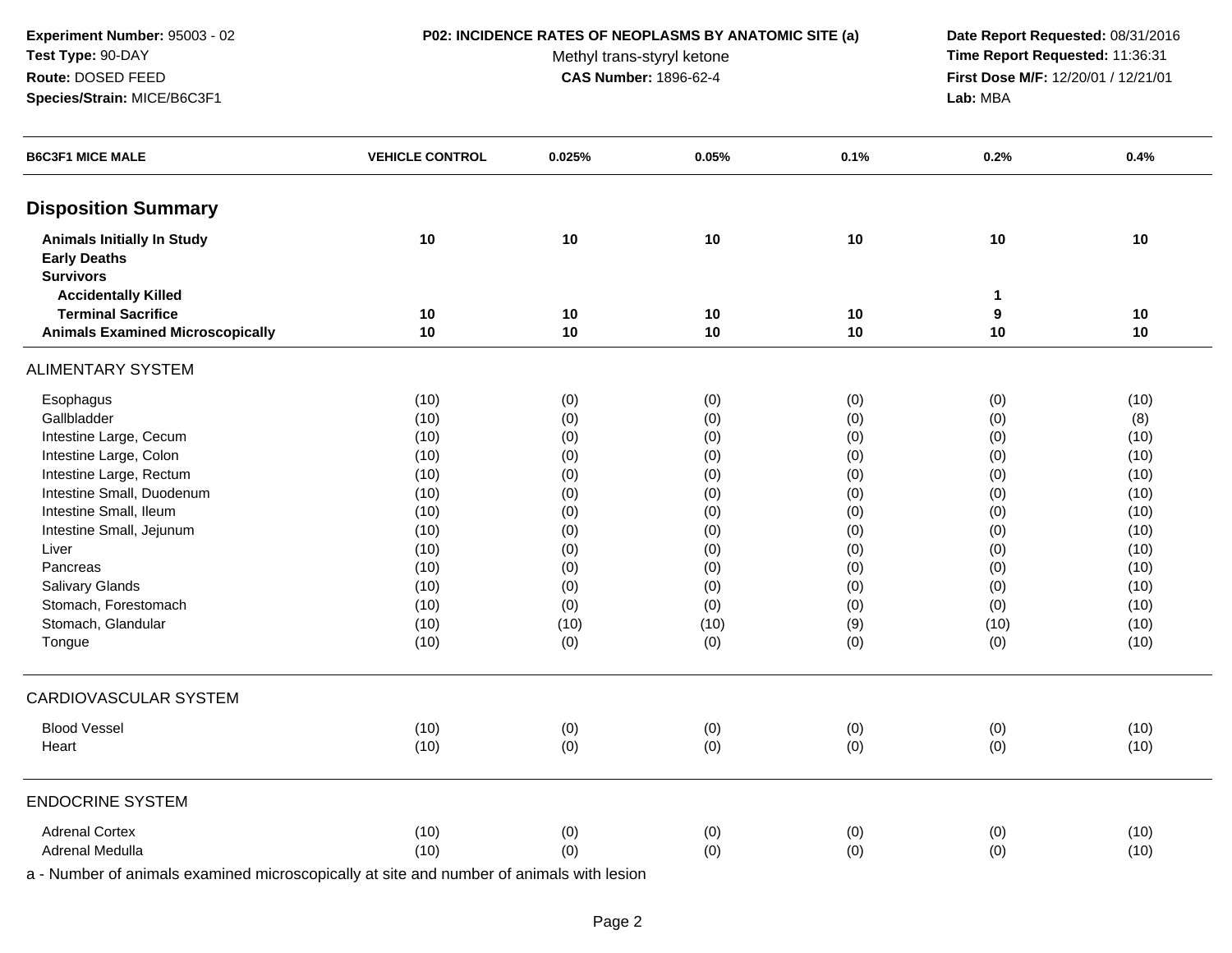| Experiment Number: 95003 - 02<br>Test Type: 90-DAY |                        |                                                            | P02: INCIDENCE RATES OF NEOPLASMS BY ANATOMIC SITE (a) |      | Date Report Requested: 08/31/2016<br>Time Report Requested: 11:36:31 |      |  |  |
|----------------------------------------------------|------------------------|------------------------------------------------------------|--------------------------------------------------------|------|----------------------------------------------------------------------|------|--|--|
| Route: DOSED FEED                                  |                        | Methyl trans-styryl ketone<br><b>CAS Number: 1896-62-4</b> |                                                        |      | First Dose M/F: 12/20/01 / 12/21/01                                  |      |  |  |
| Species/Strain: MICE/B6C3F1                        |                        |                                                            |                                                        |      | Lab: MBA                                                             |      |  |  |
| <b>B6C3F1 MICE MALE</b>                            | <b>VEHICLE CONTROL</b> | 0.025%                                                     | 0.05%                                                  | 0.1% | 0.2%                                                                 | 0.4% |  |  |
| Islets, Pancreatic                                 | (10)                   | (0)                                                        | (0)                                                    | (0)  | (0)                                                                  | (10) |  |  |
| Parathyroid Gland                                  | (2)                    | (0)                                                        | (0)                                                    | (0)  | (0)                                                                  | (2)  |  |  |
| <b>Pituitary Gland</b>                             | (10)                   | (0)                                                        | (0)                                                    | (0)  | (0)                                                                  | (8)  |  |  |
| <b>Thyroid Gland</b>                               | (10)                   | (0)                                                        | (0)                                                    | (0)  | (0)                                                                  | (9)  |  |  |
| <b>GENERAL BODY SYSTEM</b>                         |                        |                                                            |                                                        |      |                                                                      |      |  |  |
| None                                               |                        |                                                            |                                                        |      |                                                                      |      |  |  |
| <b>GENITAL SYSTEM</b>                              |                        |                                                            |                                                        |      |                                                                      |      |  |  |
| Epididymis                                         | (10)                   | (0)                                                        | (0)                                                    | (0)  | (0)                                                                  | (10) |  |  |
| <b>Preputial Gland</b>                             | (10)                   | (0)                                                        | (0)                                                    | (0)  | (0)                                                                  | (10) |  |  |
| Prostate                                           | (9)                    | (0)                                                        | (0)                                                    | (0)  | (0)                                                                  | (10) |  |  |
| <b>Seminal Vesicle</b>                             | (10)                   | (0)                                                        | (0)                                                    | (0)  | (0)                                                                  | (10) |  |  |
| <b>Testes</b>                                      | (10)                   | (0)                                                        | (0)                                                    | (0)  | (0)                                                                  | (9)  |  |  |
| <b>HEMATOPOIETIC SYSTEM</b>                        |                        |                                                            |                                                        |      |                                                                      |      |  |  |
| <b>Bone Marrow</b>                                 | (10)                   | (0)                                                        | (0)                                                    | (0)  | (0)                                                                  | (10) |  |  |
| Lymph Node, Mandibular                             | (8)                    | (0)                                                        | (0)                                                    | (0)  | (0)                                                                  | (10) |  |  |
| Lymph Node, Mesenteric                             | (9)                    | (0)                                                        | (0)                                                    | (0)  | (0)                                                                  | (10) |  |  |
| Spleen                                             | (10)                   | (0)                                                        | (0)                                                    | (0)  | (0)                                                                  | (10) |  |  |
| Thymus                                             | (10)                   | (0)                                                        | (0)                                                    | (0)  | (0)                                                                  | (10) |  |  |
| <b>INTEGUMENTARY SYSTEM</b>                        |                        |                                                            |                                                        |      |                                                                      |      |  |  |
| Skin                                               | (10)                   | (0)                                                        | (0)                                                    | (0)  | (0)                                                                  | (10) |  |  |
| MUSCULOSKELETAL SYSTEM                             |                        |                                                            |                                                        |      |                                                                      |      |  |  |
| Bone                                               | (10)                   | (0)                                                        | (0)                                                    | (0)  | (0)                                                                  | (10) |  |  |
|                                                    |                        |                                                            |                                                        |      |                                                                      |      |  |  |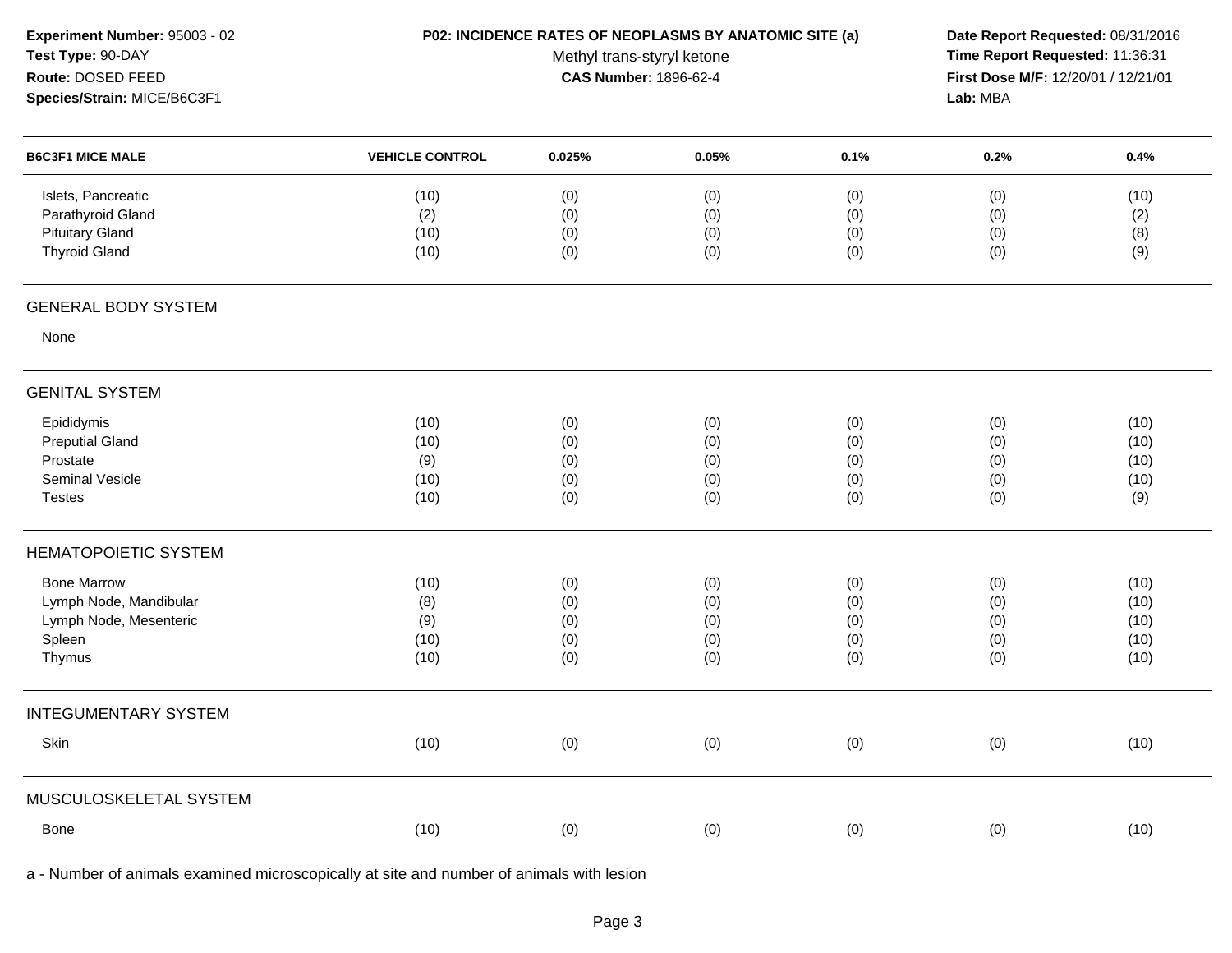| Experiment Number: 95003 - 02<br>Test Type: 90-DAY                          |                        | Methyl trans-styryl ketone | <b>P02: INCIDENCE RATES OF NEOPLASMS BY ANATOMIC SITE (a)</b><br><b>CAS Number: 1896-62-4</b> |                    |                    | Date Report Requested: 08/31/2016<br>Time Report Requested: 11:36:31<br>First Dose M/F: 12/20/01 / 12/21/01<br>Lab: MBA<br>0.2%<br>0.4% |  |  |
|-----------------------------------------------------------------------------|------------------------|----------------------------|-----------------------------------------------------------------------------------------------|--------------------|--------------------|-----------------------------------------------------------------------------------------------------------------------------------------|--|--|
| Route: DOSED FEED<br>Species/Strain: MICE/B6C3F1<br><b>B6C3F1 MICE MALE</b> |                        |                            |                                                                                               |                    |                    | (10)<br>(10)<br>(10)<br>(10)<br>(10)<br>(10)<br>(10)                                                                                    |  |  |
|                                                                             | <b>VEHICLE CONTROL</b> | 0.025%                     | 0.05%                                                                                         | 0.1%               |                    |                                                                                                                                         |  |  |
| NERVOUS SYSTEM                                                              |                        |                            |                                                                                               |                    |                    |                                                                                                                                         |  |  |
| <b>Brain</b>                                                                | (10)                   | (0)                        | (0)                                                                                           | (0)                | (0)                |                                                                                                                                         |  |  |
| <b>RESPIRATORY SYSTEM</b>                                                   |                        |                            |                                                                                               |                    |                    |                                                                                                                                         |  |  |
| Lung<br>Nose<br>Trachea                                                     | (10)<br>(10)<br>(10)   | (0)<br>(10)<br>(0)         | (0)<br>(10)<br>(0)                                                                            | (0)<br>(10)<br>(0) | (0)<br>(10)<br>(0) |                                                                                                                                         |  |  |
| SPECIAL SENSES SYSTEM                                                       |                        |                            |                                                                                               |                    |                    |                                                                                                                                         |  |  |
| Eye<br>Harderian Gland                                                      | (10)<br>(10)           | (0)<br>(0)                 | (0)<br>(0)                                                                                    | (0)<br>(0)         | (0)<br>(0)         |                                                                                                                                         |  |  |
| <b>URINARY SYSTEM</b>                                                       |                        |                            |                                                                                               |                    |                    |                                                                                                                                         |  |  |
| Kidney<br><b>Urinary Bladder</b>                                            | (10)<br>(10)           | (10)<br>(0)                | (10)<br>(0)                                                                                   | (10)<br>(0)        | (10)<br>(0)        | (10)                                                                                                                                    |  |  |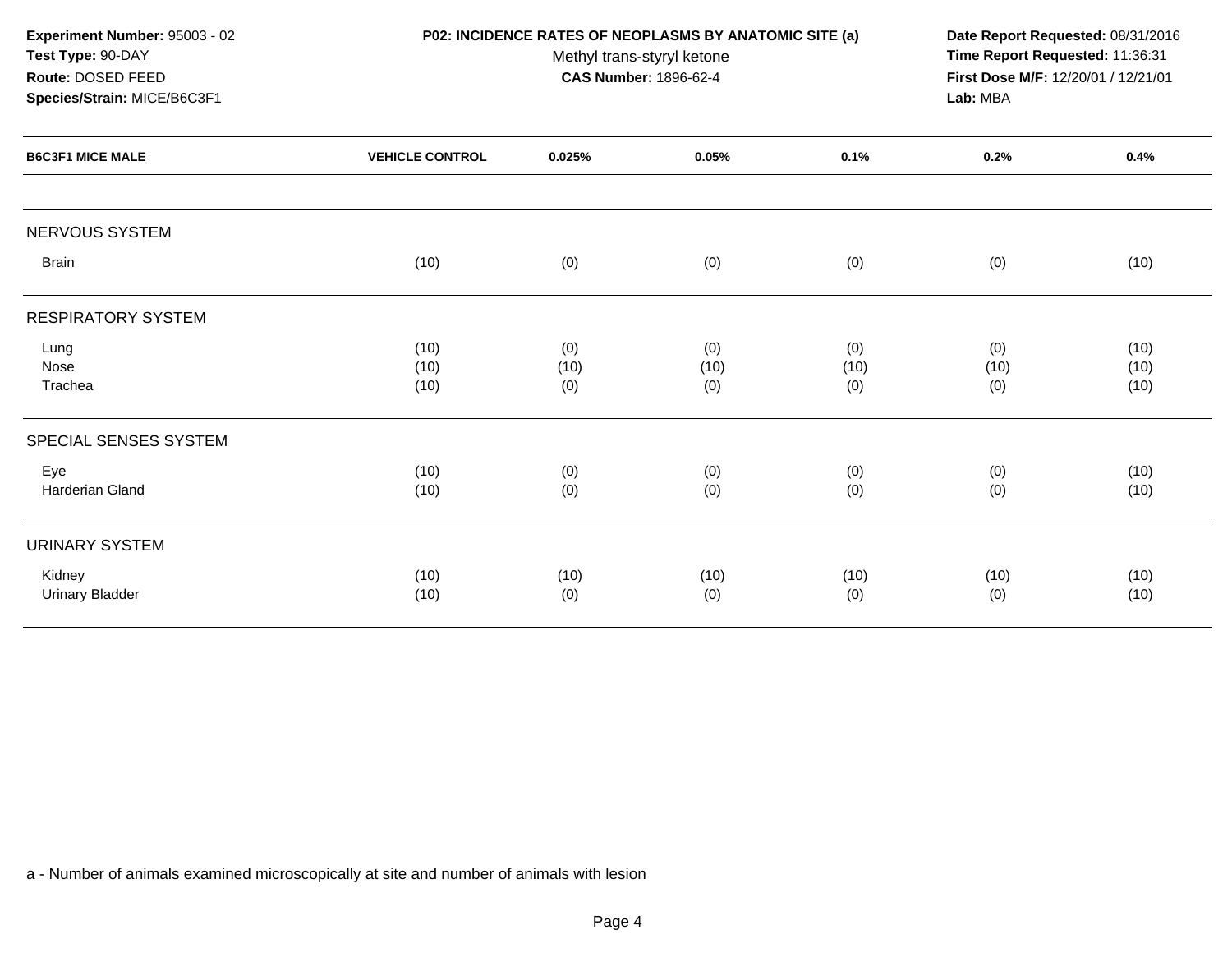| Experiment Number: 95003 - 02<br>Test Type: 90-DAY<br>Route: DOSED FEED<br>Species/Strain: MICE/B6C3F1           | P02: INCIDENCE RATES OF NEOPLASMS BY ANATOMIC SITE (a)<br>Date Report Requested: 08/31/2016<br>Time Report Requested: 11:36:31<br>Methyl trans-styryl ketone<br><b>CAS Number: 1896-62-4</b><br>First Dose M/F: 12/20/01 / 12/21/01<br>Lab: MBA |        |       |      |      |      |
|------------------------------------------------------------------------------------------------------------------|-------------------------------------------------------------------------------------------------------------------------------------------------------------------------------------------------------------------------------------------------|--------|-------|------|------|------|
| <b>B6C3F1 MICE MALE</b>                                                                                          | <b>VEHICLE CONTROL</b>                                                                                                                                                                                                                          | 0.025% | 0.05% | 0.1% | 0.2% | 0.4% |
| <b>Tumor Summary for Males</b>                                                                                   |                                                                                                                                                                                                                                                 |        |       |      |      |      |
| <b>Total Animals with Primary Neoplasms (b)</b><br><b>Total Primary Neoplasms</b>                                |                                                                                                                                                                                                                                                 |        |       |      |      |      |
| <b>Total Animals with Benign Neoplasms</b><br><b>Total Benign Neoplasms</b>                                      |                                                                                                                                                                                                                                                 |        |       |      |      |      |
| <b>Total Animals with Malignant Neoplasms</b><br><b>Total Malignant Neoplasms</b>                                |                                                                                                                                                                                                                                                 |        |       |      |      |      |
| <b>Total Animals with Metastatic Neoplasms</b><br><b>Total Metastatic Neoplasms</b>                              |                                                                                                                                                                                                                                                 |        |       |      |      |      |
| <b>Total Animals with Malignant Neoplasms</b><br><b>Uncertain Primary Site</b>                                   |                                                                                                                                                                                                                                                 |        |       |      |      |      |
| <b>Total Animals with Neoplasms Uncertain-</b><br><b>Benign or Malignant</b><br><b>Total Uncertain Neoplasms</b> |                                                                                                                                                                                                                                                 |        |       |      |      |      |

\*\*\* END OF MALE \*\*\*

a - Number of animals examined microscopically at site and number of animals with lesion

b - Primary tumors: all tumors except metastatic tumors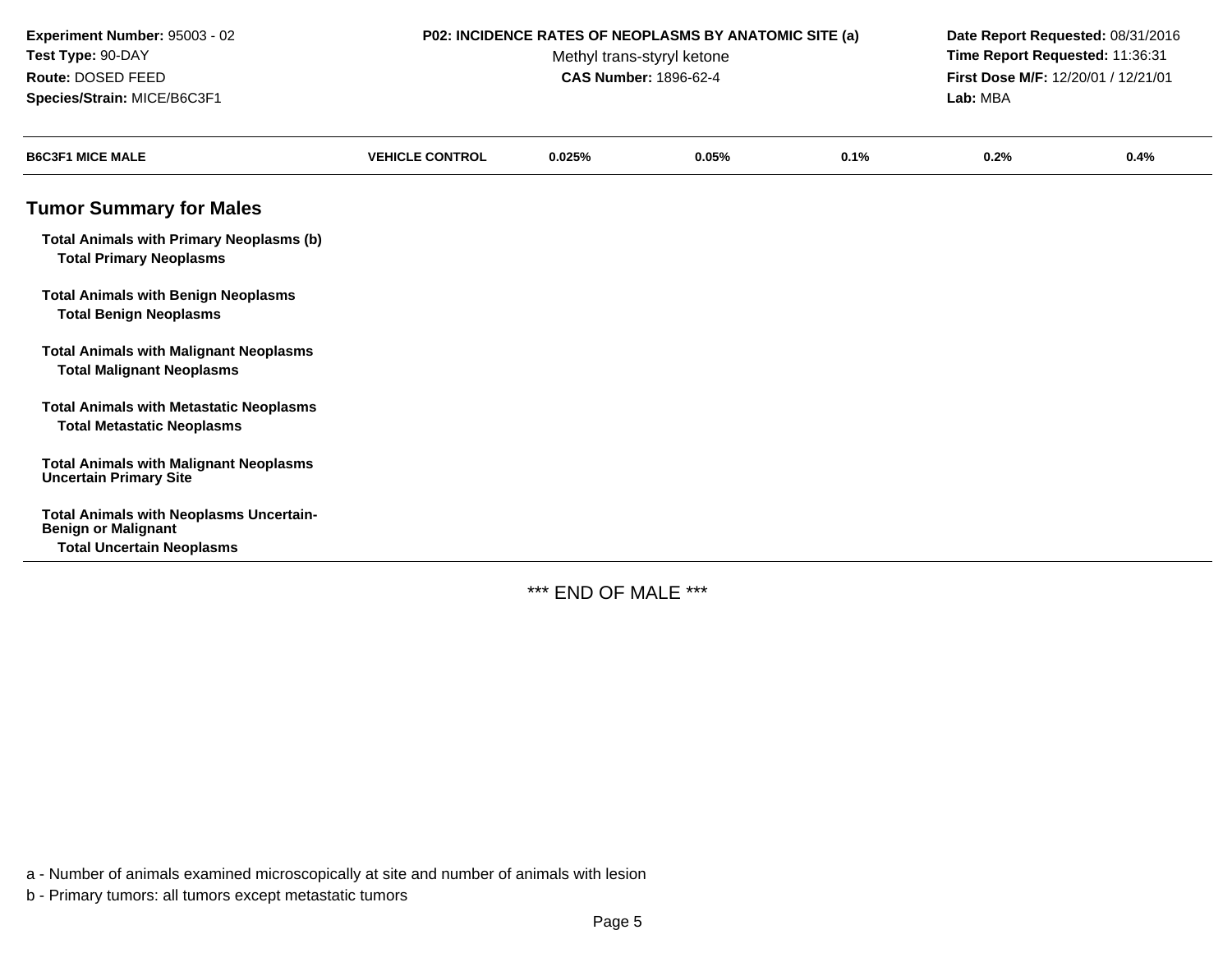**Experiment Number:** 95003 - 02**Test Type:** 90-DAY**Route:** DOSED FEED**Species/Strain:** MICE/B6C3F1

## **P02: INCIDENCE RATES OF NEOPLASMS BY ANATOMIC SITE (a) Date Report Requested:** 08/31/2016

Methyl trans-styryl ketone<br>CAS Number: 1896-62-4

 **Time Report Requested:** 11:36:31 **First Dose M/F:** 12/20/01 / 12/21/01<br>Lab: MBA **Lab:** MBA

| <b>B6C3F1 MICE FEMALE</b>               | <b>VEHICLE CONTROL</b> | 0.025% | 0.05% | 0.1% | 0.2% | 0.4% |
|-----------------------------------------|------------------------|--------|-------|------|------|------|
| <b>Disposition Summary</b>              |                        |        |       |      |      |      |
| <b>Animals Initially In Study</b>       | 10                     | $10$   | 10    | 10   | 10   | 10   |
| <b>Early Deaths</b>                     |                        |        |       |      |      |      |
| <b>Natural Death</b>                    | $\mathbf{1}$           |        |       |      |      |      |
| <b>Survivors</b>                        |                        |        |       |      |      |      |
| <b>Terminal Sacrifice</b>               | 9                      | 10     | 10    | 10   | 10   | 10   |
| <b>Animals Examined Microscopically</b> | 10                     | 10     | 10    | 10   | 10   | 10   |
| <b>ALIMENTARY SYSTEM</b>                |                        |        |       |      |      |      |
| Esophagus                               | (9)                    | (0)    | (0)   | (0)  | (0)  | (10) |
| Gallbladder                             | (7)                    | (0)    | (0)   | (0)  | (0)  | (8)  |
| Intestine Large, Cecum                  | (9)                    | (0)    | (0)   | (0)  | (0)  | (10) |
| Intestine Large, Colon                  | (9)                    | (0)    | (0)   | (0)  | (0)  | (10) |
| Intestine Large, Rectum                 | (9)                    | (0)    | (0)   | (0)  | (0)  | (10) |
| Intestine Small, Duodenum               | (9)                    | (0)    | (0)   | (0)  | (0)  | (10) |
| Intestine Small, Ileum                  | (9)                    | (0)    | (0)   | (0)  | (0)  | (10) |
| Intestine Small, Jejunum                | (9)                    | (0)    | (0)   | (0)  | (0)  | (10) |
| Liver                                   | (9)                    | (0)    | (0)   | (0)  | (0)  | (10) |
| Pancreas                                | (9)                    | (0)    | (0)   | (0)  | (0)  | (10) |
| Salivary Glands                         | (9)                    | (0)    | (0)   | (0)  | (0)  | (10) |
| Stomach, Forestomach                    | (9)                    | (0)    | (0)   | (0)  | (0)  | (10) |
| Stomach, Glandular                      | (9)                    | (10)   | (10)  | (10) | (10) | (9)  |
| Tongue                                  | (9)                    | (0)    | (0)   | (0)  | (0)  | (10) |
| CARDIOVASCULAR SYSTEM                   |                        |        |       |      |      |      |
| <b>Blood Vessel</b>                     | (9)                    | (0)    | (0)   | (0)  | (0)  | (10) |
| Heart                                   | (9)                    | (0)    | (0)   | (0)  | (0)  | (10) |
| <b>ENDOCRINE SYSTEM</b>                 |                        |        |       |      |      |      |
| <b>Adrenal Cortex</b>                   | (9)                    | (0)    | (0)   | (0)  | (0)  | (10) |
| Adrenal Medulla                         | (9)                    | (0)    | (0)   | (0)  | (0)  | (10) |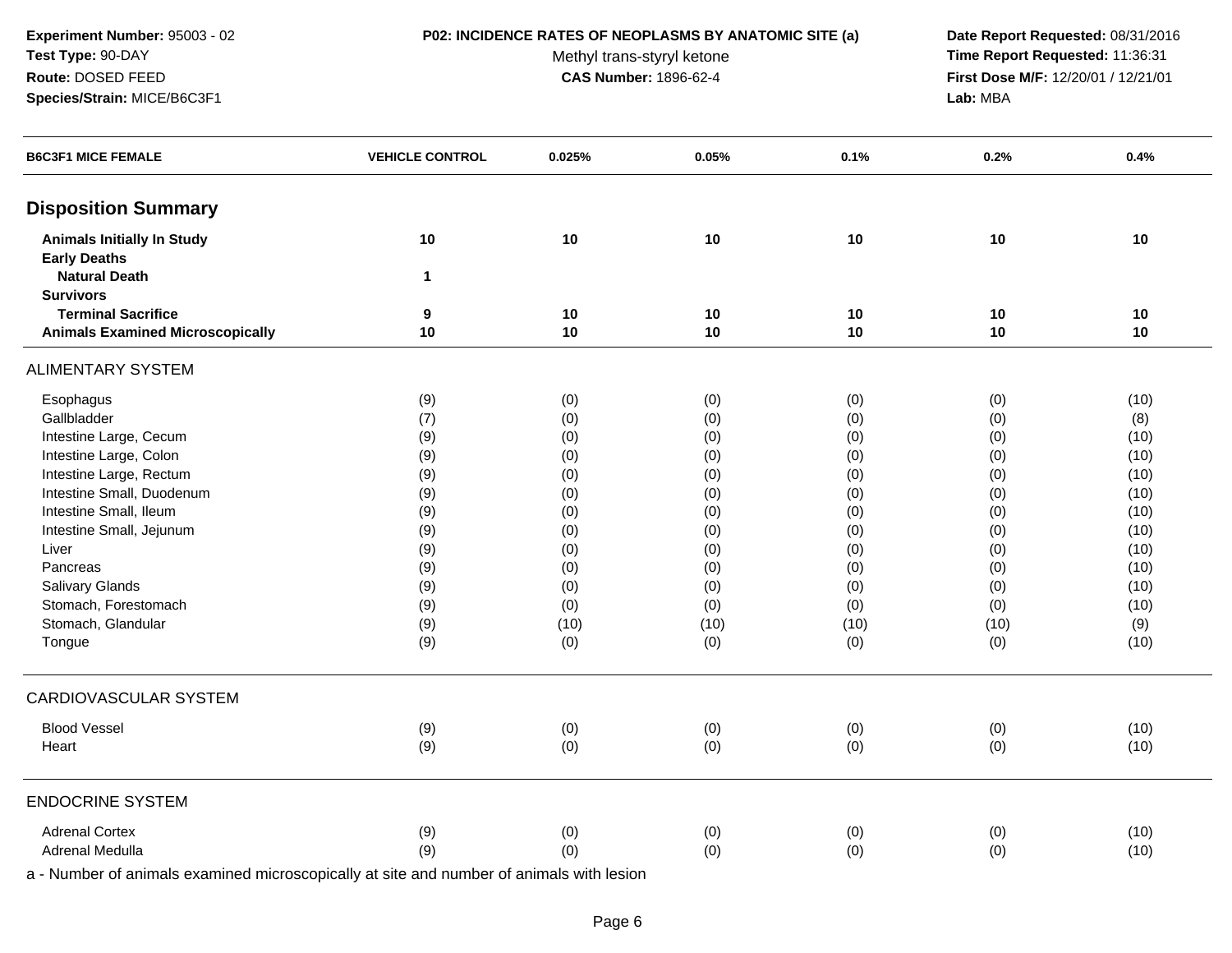| Experiment Number: 95003 - 02<br>Test Type: 90-DAY<br>Route: DOSED FEED<br>Species/Strain: MICE/B6C3F1 |                          | Methyl trans-styryl ketone<br><b>CAS Number: 1896-62-4</b> | P02: INCIDENCE RATES OF NEOPLASMS BY ANATOMIC SITE (a) |                          | Lab: MBA   | Date Report Requested: 08/31/2016<br>Time Report Requested: 11:36:31<br>First Dose M/F: 12/20/01 / 12/21/01<br>0.4%<br>0.2%<br>(10)<br>(0)<br>(0)<br>(8)<br>(0)<br>(6)<br>(10)<br>(0) |  |  |
|--------------------------------------------------------------------------------------------------------|--------------------------|------------------------------------------------------------|--------------------------------------------------------|--------------------------|------------|---------------------------------------------------------------------------------------------------------------------------------------------------------------------------------------|--|--|
| <b>B6C3F1 MICE FEMALE</b>                                                                              | <b>VEHICLE CONTROL</b>   | 0.025%                                                     | 0.05%                                                  | 0.1%                     |            |                                                                                                                                                                                       |  |  |
| Islets, Pancreatic<br>Parathyroid Gland<br><b>Pituitary Gland</b><br><b>Thyroid Gland</b>              | (8)<br>(5)<br>(9)<br>(9) | (0)<br>(0)<br>(0)<br>(0)                                   | (0)<br>(0)<br>(0)<br>(0)                               | (0)<br>(0)<br>(0)<br>(0) |            |                                                                                                                                                                                       |  |  |
| <b>GENERAL BODY SYSTEM</b>                                                                             |                          |                                                            |                                                        |                          |            |                                                                                                                                                                                       |  |  |
| None                                                                                                   |                          |                                                            |                                                        |                          |            |                                                                                                                                                                                       |  |  |
| <b>GENITAL SYSTEM</b>                                                                                  |                          |                                                            |                                                        |                          |            |                                                                                                                                                                                       |  |  |
| <b>Clitoral Gland</b>                                                                                  | (5)                      | (0)                                                        | (0)                                                    | (0)                      | (0)        | (9)                                                                                                                                                                                   |  |  |
| Ovary                                                                                                  | (9)                      | (0)                                                        | (0)                                                    | (0)                      | (0)        | (10)                                                                                                                                                                                  |  |  |
| <b>Uterus</b>                                                                                          | (9)                      | (0)                                                        | (0)                                                    | (0)                      | (0)        | (10)                                                                                                                                                                                  |  |  |
| <b>HEMATOPOIETIC SYSTEM</b>                                                                            |                          |                                                            |                                                        |                          |            |                                                                                                                                                                                       |  |  |
| <b>Bone Marrow</b>                                                                                     | (9)                      | (0)                                                        | (0)                                                    | (0)                      | (0)        | (10)                                                                                                                                                                                  |  |  |
| Lymph Node                                                                                             | (1)                      | (0)                                                        | (0)                                                    | (0)                      | (0)        | (0)                                                                                                                                                                                   |  |  |
| Lymph Node, Mandibular                                                                                 | (8)                      | (0)                                                        | (0)                                                    | (0)                      | (0)        | (10)                                                                                                                                                                                  |  |  |
| Lymph Node, Mesenteric                                                                                 | (9)                      | (0)                                                        | (0)                                                    | (0)                      | (0)        | (10)                                                                                                                                                                                  |  |  |
| Spleen<br>Thymus                                                                                       | (9)<br>(9)               | (0)<br>(0)                                                 | (0)<br>(0)                                             | (0)<br>(0)               | (0)<br>(0) | (10)<br>(10)                                                                                                                                                                          |  |  |
| <b>INTEGUMENTARY SYSTEM</b>                                                                            |                          |                                                            |                                                        |                          |            |                                                                                                                                                                                       |  |  |
| Mammary Gland                                                                                          | (9)                      | (0)                                                        | (0)                                                    | (0)                      | (0)        | (10)                                                                                                                                                                                  |  |  |
| Skin                                                                                                   | (9)                      | (0)                                                        | (0)                                                    | (0)                      | (0)        | (10)                                                                                                                                                                                  |  |  |
| MUSCULOSKELETAL SYSTEM                                                                                 |                          |                                                            |                                                        |                          |            |                                                                                                                                                                                       |  |  |
| Bone                                                                                                   | (9)                      | (0)                                                        | (0)                                                    | (0)                      | (0)        | (10)                                                                                                                                                                                  |  |  |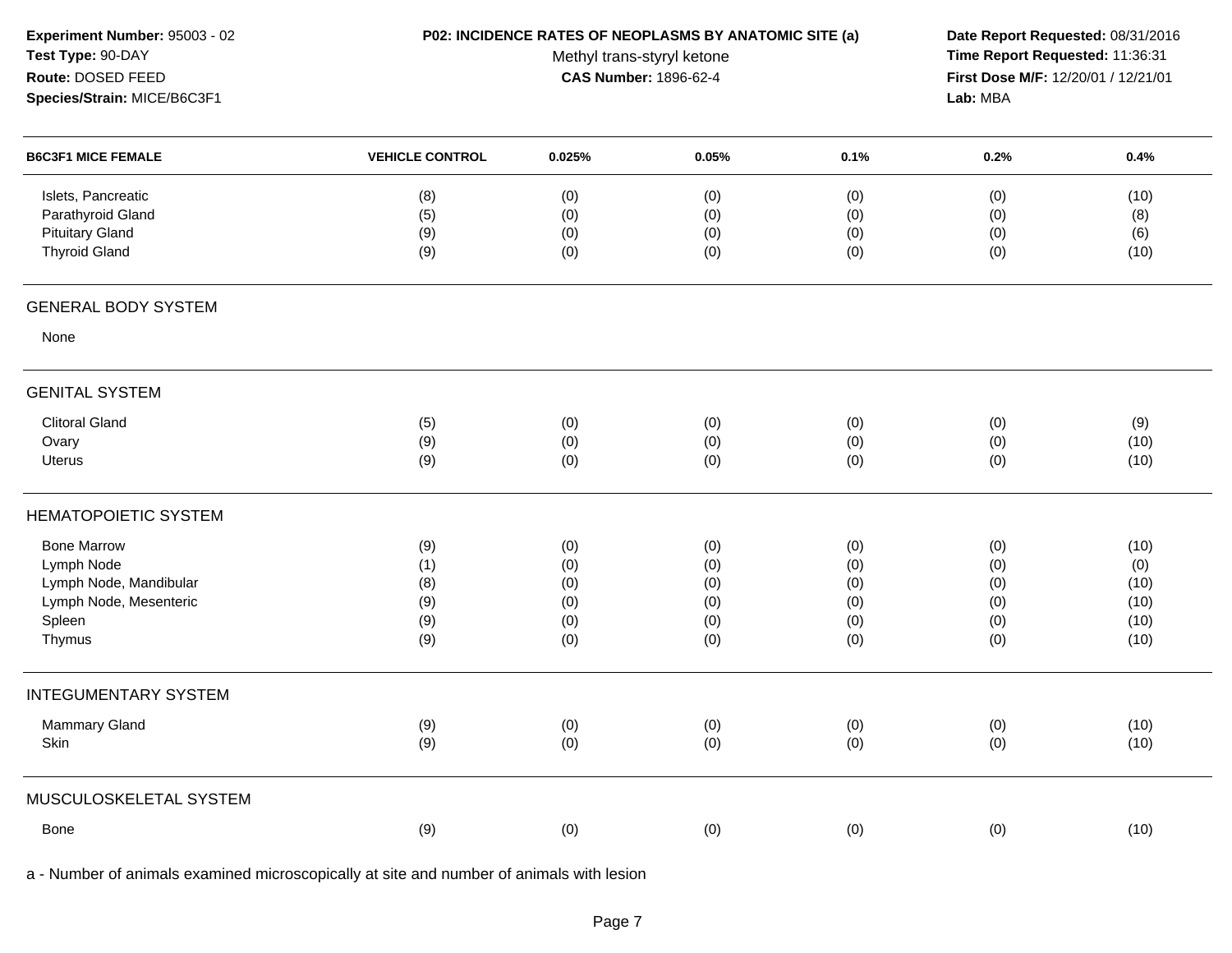| Experiment Number: 95003 - 02<br>Test Type: 90-DAY<br>Route: DOSED FEED<br>Species/Strain: MICE/B6C3F1 |                        | P02: INCIDENCE RATES OF NEOPLASMS BY ANATOMIC SITE (a)<br>Methyl trans-styryl ketone<br><b>CAS Number: 1896-62-4</b> |       |      |      | Date Report Requested: 08/31/2016<br>Time Report Requested: 11:36:31<br>First Dose M/F: 12/20/01 / 12/21/01<br>Lab: MBA |  |
|--------------------------------------------------------------------------------------------------------|------------------------|----------------------------------------------------------------------------------------------------------------------|-------|------|------|-------------------------------------------------------------------------------------------------------------------------|--|
| <b>B6C3F1 MICE FEMALE</b>                                                                              | <b>VEHICLE CONTROL</b> | 0.025%                                                                                                               | 0.05% | 0.1% | 0.2% | 0.4%                                                                                                                    |  |
| NERVOUS SYSTEM                                                                                         |                        |                                                                                                                      |       |      |      |                                                                                                                         |  |
| <b>Brain</b>                                                                                           | (9)                    | (0)                                                                                                                  | (0)   | (0)  | (0)  | (10)                                                                                                                    |  |
| <b>RESPIRATORY SYSTEM</b>                                                                              |                        |                                                                                                                      |       |      |      |                                                                                                                         |  |
| Lung                                                                                                   | (9)                    | (0)                                                                                                                  | (0)   | (0)  | (0)  | (10)                                                                                                                    |  |
| Nose                                                                                                   | (9)                    | (10)                                                                                                                 | (10)  | (10) | (10) | (10)                                                                                                                    |  |
| Trachea                                                                                                | (8)                    | (0)                                                                                                                  | (0)   | (0)  | (0)  | (9)                                                                                                                     |  |
| SPECIAL SENSES SYSTEM                                                                                  |                        |                                                                                                                      |       |      |      |                                                                                                                         |  |
| Eye                                                                                                    | (9)                    | (0)                                                                                                                  | (0)   | (0)  | (0)  | (10)                                                                                                                    |  |
| Harderian Gland                                                                                        | (9)                    | (0)                                                                                                                  | (0)   | (0)  | (0)  | (10)                                                                                                                    |  |
| <b>URINARY SYSTEM</b>                                                                                  |                        |                                                                                                                      |       |      |      |                                                                                                                         |  |
| Kidney                                                                                                 | (9)                    | (10)                                                                                                                 | (10)  | (10) | (10) | (10)                                                                                                                    |  |
| <b>Urinary Bladder</b>                                                                                 | (9)                    | (0)                                                                                                                  | (0)   | (0)  | (0)  | (10)                                                                                                                    |  |
|                                                                                                        |                        |                                                                                                                      |       |      |      |                                                                                                                         |  |